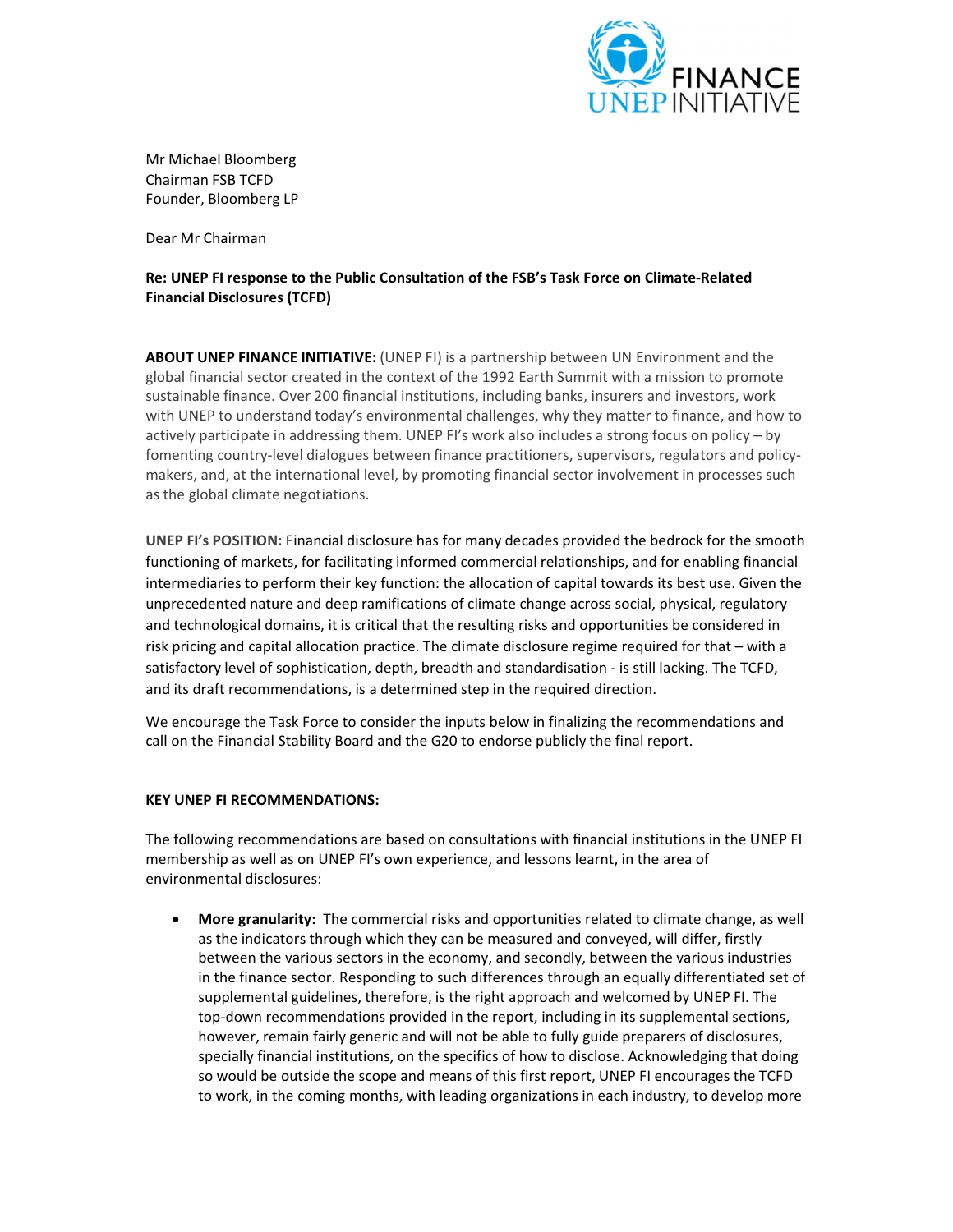

detailed, and bottom-up, but still standardised, guidelines - including qualitative and quantitative indicators.

- Standardising scenarios: Scenario analysis is key for assessment of climate risk, given the unprecedentedness of the phenomenon and that past developments cannot easily be extrapolated to the future. We welcome the emphasis placed by the TCFD on scenario analysis as the central assessment technique, and we endorse the requirement that preparers of disclosures shall report on the key inputs, parameters, and assumptions used in scenario-building. In addition, however, we urge the TCFD to recommend that preparers of disclosures be required to use common, standardised and authoritative scenarios, based on previously agreed-on, common inputs, parameters, and assumptions. Standardised scenarios are key in ensuring that the use of scenario analysis and stress-testing yields disclosures that are readily comparable between disclosers as well as between disclosures over time.
- Disclosing impact: As stated previously, an international, standardized disclosure framework focused on climate-related risks is overdue and the TCFD's work represents a significant step in the required direction. We also welcome the inclusion into the TCFD framework of disclosures related to the uptake of climate-related opportunities. However, UNEP FI thinks that the impact aspect of disclosers' commercial and financial operations is missing and that it should be included in the next and final iteration of the framework, alongside the risk and opportunity dimensions already considered. When disclosing on such impacts disclosers would convey the implications that their current and planned activities have - directly or indirectly – particularly on GHG emissions, and on corresponding decarbonisation trajectories into the future. This would allow assessments of the degree to which business models and financial portfolios are supportive, or inhibitory, of the economic transitions required for world Governments to achieve the objectives stipulated in the Paris Agreement, regardless of financial risk and opportunity. The impact logic is new, but it already is gaining momentum among mainstream financial institutions: On 30th January, for instance, 19 leading banks and investors totaling \$6.6 trillion in assets launched the Principles for Positive Impact Finance which provide guidance for financiers and investors to analyse, monitor and disclose the social and environmental impacts of the financial products and services they deliver. We'd deem it synergistic if the climate-specific disclosure framework advanced by the TCFD could, at least in part, reflect these new but important concepts that are emerging at the interface of mainstream financial markets and the environment more broadly.
- Disclosing political influence: We join the Principles for Responsible Investment (PRI) and others to also recommend that the Task Force encourages disclosure on political influence activities so that in particular investors have visibility on long-term company alignment with investor interests, as well as disclosure on positive contribution to public policy goals on climate change.
- 'Transition plans': We join the Principles for Responsible Investment (PRI) and others to recommend that the Task Force explicitly encourage organizations to disclose a transition plan to meet the Paris Agreement outcome of below 2 degrees and ambition for 1.5